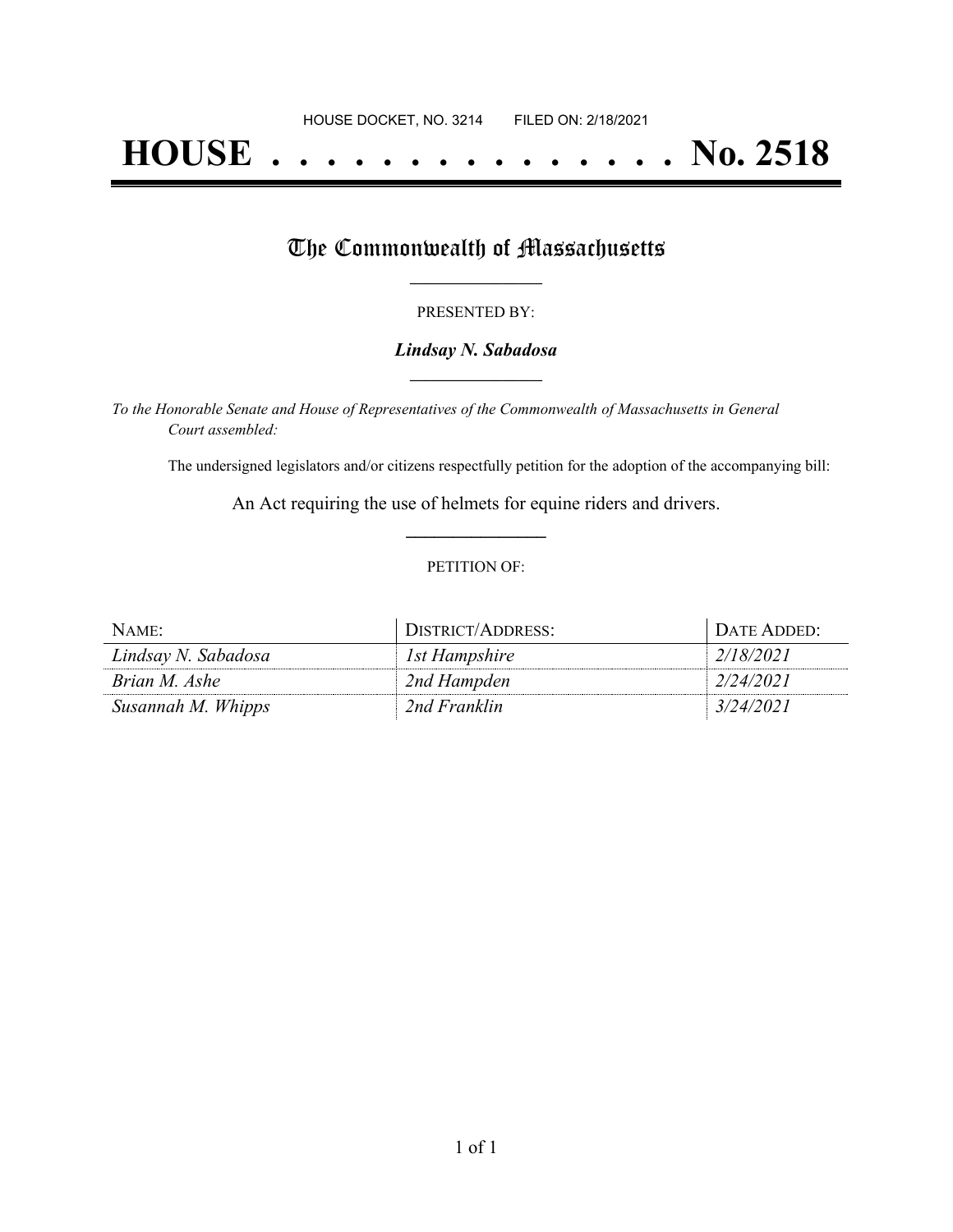## **HOUSE . . . . . . . . . . . . . . . No. 2518**

By Ms. Sabadosa of Northampton, a petition (accompanied by bill, House, No. 2518) of Lindsay N. Sabadosa, Brian M. Ashe and Susannah M. Whipps for legislation to require the use of helmets for equine riders and drivers. Public Safety and Homeland Security.

### The Commonwealth of Massachusetts

**In the One Hundred and Ninety-Second General Court (2021-2022) \_\_\_\_\_\_\_\_\_\_\_\_\_\_\_**

**\_\_\_\_\_\_\_\_\_\_\_\_\_\_\_**

An Act requiring the use of helmets for equine riders and drivers.

Be it enacted by the Senate and House of Representatives in General Court assembled, and by the authority *of the same, as follows:*

| 1      | SECTION 1. Section 2D of chapter 128 of the General Laws, is hereby amended by                                 |  |
|--------|----------------------------------------------------------------------------------------------------------------|--|
| 2      | inserting after the word "section" in line 1 the following section 2D $\frac{1}{2}$ .                          |  |
| 3<br>4 | SECTION 2. Said chapter 128 is hereby further amended by inserting after section 2D<br>the following section:- |  |
| 5      | Section 2D $\frac{1}{2}$ , For the purpose of this section, the following words shall have the                 |  |
| 6      | following meanings:-                                                                                           |  |
| 7      | "Rider" – any person who is mounted on a horse.                                                                |  |
| 8      | "Organized horse show"- competitions or exhibitions that involve any or all breeds of                          |  |
| 9      | equines and any of the equine disciplines, including, but not limited to, dressage, hunter and                 |  |
| 10     | jumper competitions, grand prix jumping, eventing, rodeos, riding, driving, pulling, cutting, polo,            |  |
| 11     | English and western performance riding, endurance trail riding, gymkhana games and hunting.                    |  |
|        |                                                                                                                |  |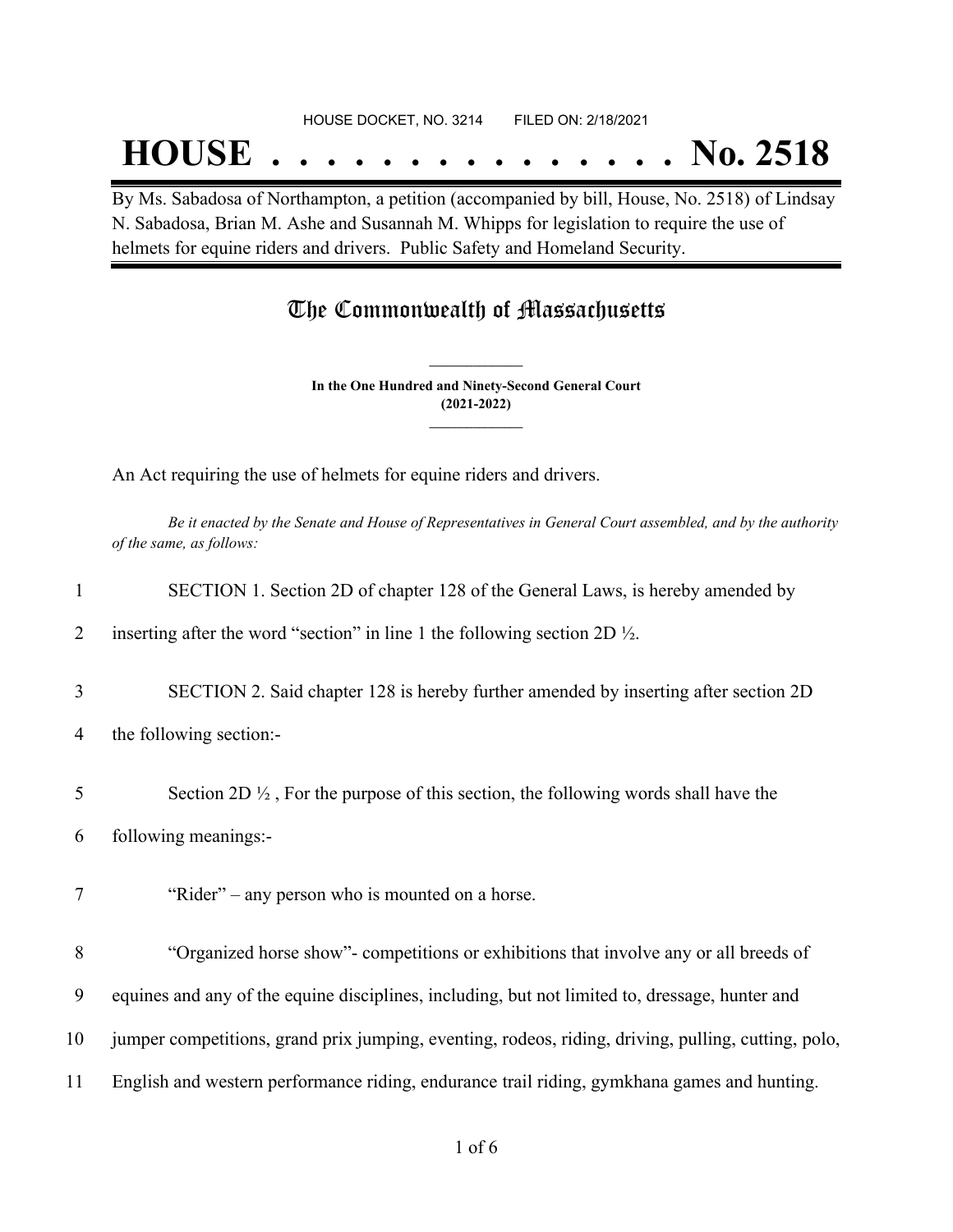"Certified – shall mean that the helmet's manufacturer agrees to the rules and provisions of a system that includes independent testing and quality control audits, and that each helmet manufactured by such manufactured is permanently marked with the certifying body's registered mark or logo before such helmet is sold or offered for sale. "Helmet" protective headgear that must meet current standards for equipment designed and manufactured for use while riding horses as established by the American Society of Testing and Materials (ASTOM) and the Safety Equipment Institute (SEI). For the purpose of this section, wearing a helmet shall mean, having the helmet fastened securely upon the head using the manufacturer's fitting guidelines for the particular model used. Every rider of a horse under the age of 18, except those referenced hereafter shall wear a helmet while riding on public property or on a public way. No person owning or in control of a horse shall knowingly permit any person to ride such horse without wearing a helmet on public property or on a public way. No equine professional shall permit any riding lesson or instruction of a rider under the age of 18with any horse unless the rider has and is correctly wearing a helmet meeting or exceeding ASTM F1163 (American Society of Testing and Materials) equestrian standard.

 The following shall be exempt from the helmet requirements. A) Those engaged in racing will adhere to the protective gear requirements established by the racing authorities. B) Those participating in an official Concours d'Elegance or Currier Ives class at a horse show or parade. C) Those depicting an historical event and/or time period for re-enactment. D) Those riding on privately owned land even if the land is occasionally separated by a public road or right-of-way that must be crossed; E. Horse shows and events held on private property.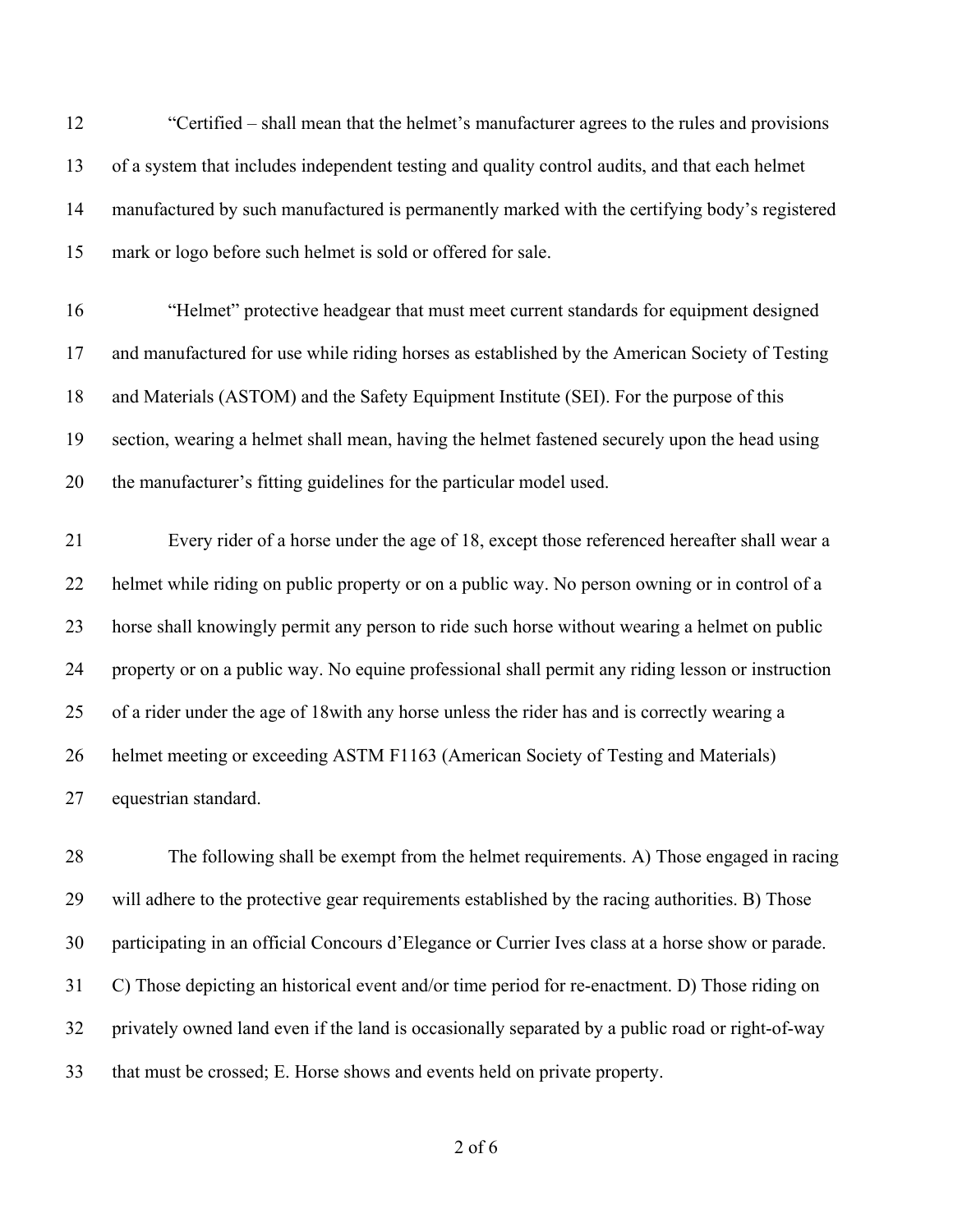No equine professional shall permit any rider under the age of 18 to actively engage in riding instruction unless the rider is correctly using the standards so forth above. The parent or guardian of any person under age 18 shall be responsible for having said rider wear a helmet while riding or driving a horse under the provisions of this section. It shall be the parent's responsibility to ensure that that the rider or driver under the age of 18 wears a helmet while riding a horse.

 Any person who violates this section shall pay a civil fine not to exceed \$50. A police officer shall cite for a violation of this section by a person less than 17 years the parent or guardian of such person. Such situation shall only be issued to such parent or guardian and shall not be issued to the person less than 17. If the violation is 17 years of age or older he shall be responsible for the penalty. A) Police officers who witness a rider riding a horse without wearing a helmet may request the rider to dismount and retrieve a helmet before remounting. B) Police officers who witness a driver under the age of 18 driving a horse without wearing a helmet may request the driver to step from the vehicle retrieve a helmet before returning to the vehicle.

 The court shall waive any civil fines for which a person who violates the provisions of this section would be liable if such person supplies the court with proof that between the date of violation and the appearance date for such violation such person purchased or rented a helmet.

 The court may waive any civil fine for which a person who violates the provisions of this section would be liable if the court finds that due to reasons of economic hardship such person was unable to purchase a helmet.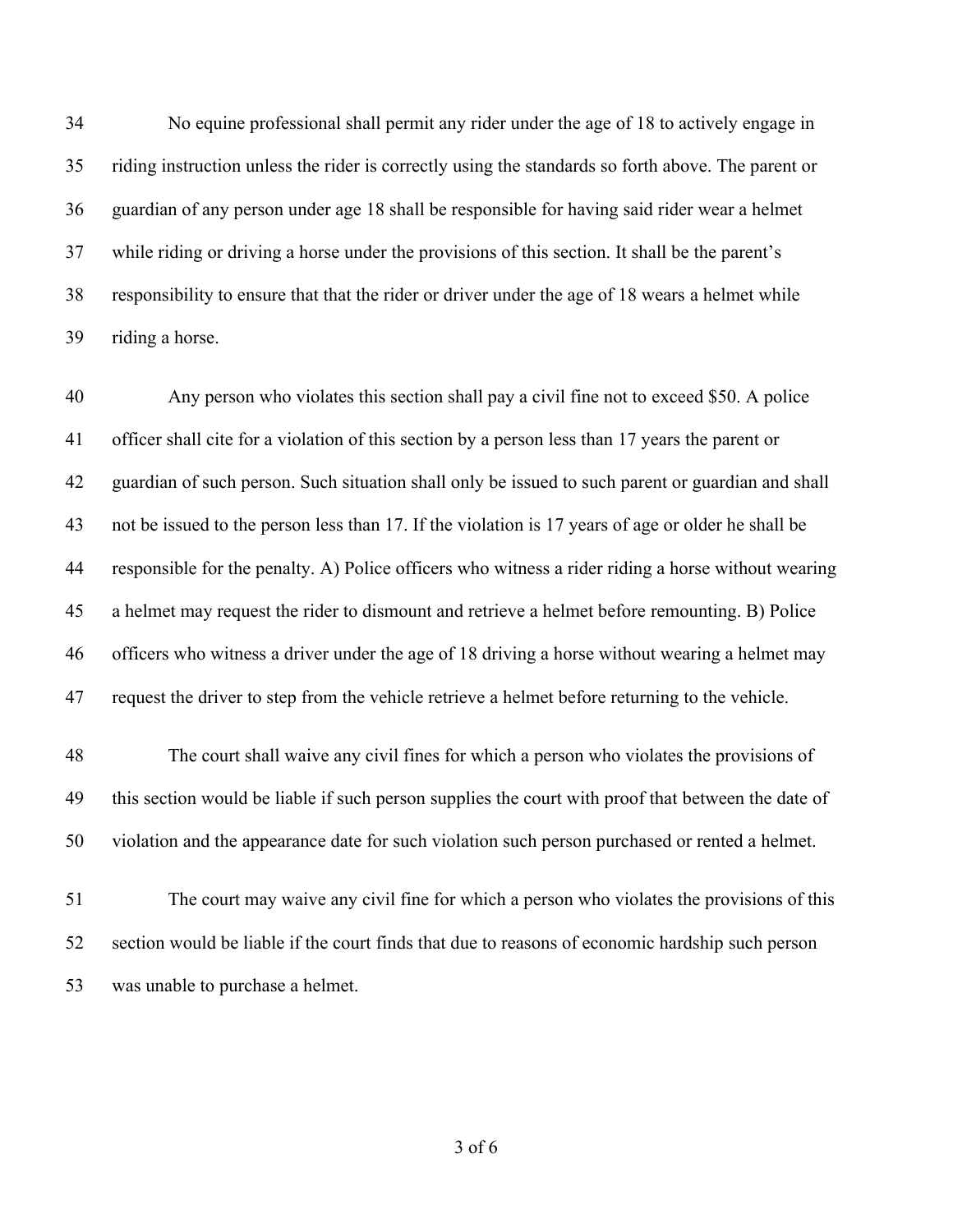Every city or town shall provide a non-criminal ticket procedure against violators. They shall print notices of such violations in tag form in the same manner as notices pursuant to section 20A or section 20C of chapter 90.

 A police officer taking cognizance of any such violation may request the offender to state his true name and address. Whoever, upon such request, refuses to state his name and address, or states a false name and address or a name and address which is not his name and address in ordinary use, shall be punished by a fine of not less than \$20 nor more than \$50.

 Every police officer who takes cognizance of such violations may give the offender a notice, which shall be in tag form, as provided in this section, to appear before the clerk of the district court having jurisdiction, at any time during office hours, not later than 21 days after the date of such violation. If the offender is under 17 years of age, the officer may give such notice to the parent of guardian of the offender. All tags shall be prepared in triplicate and shall be pre-numbered.

 Said tag shall contain but shall not be limited to the following information: the name and address of the offender, if served with notice in hand at the time of such violation; the date, time, place and nature of the violation; the amount of the fine; instructions for the return of the tag; and a notice which reads as follows: This notice may be returned by mail, personally, or by an authorized person, and if properly returned shall be deemed non-criminal. A court hearing may be obtained upon the written request of the offender. Failure to obey this notice within 21 days after the date of the violation will result in the offender's appearance in court on a criminal complaint. Such notice shall be signed by the officer and shall be signed by the offender whenever practicable in acknowledgment that the notice has been received. The officer shall, if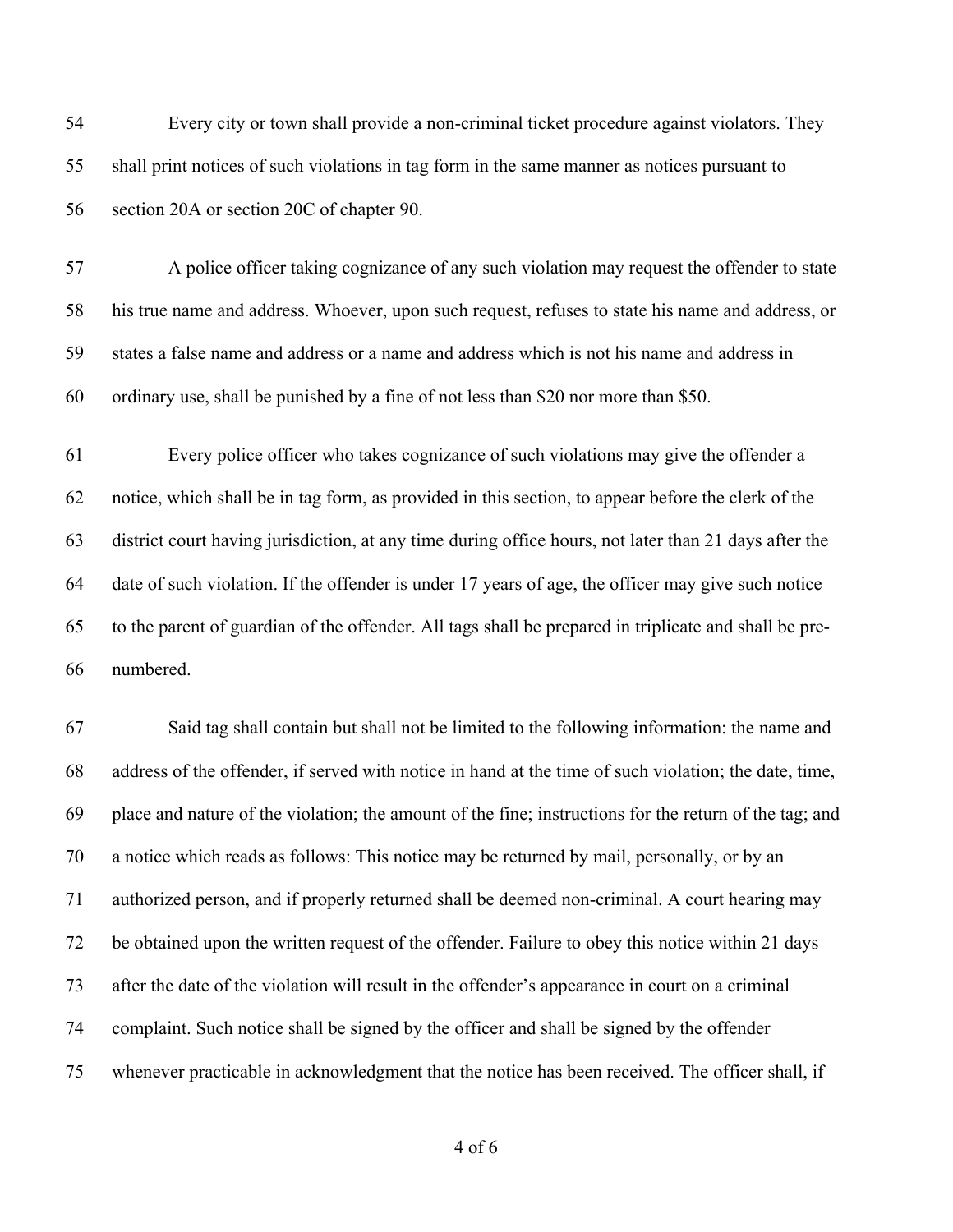possible, deliver to the offender at the time and place of the violation a copy of said notice. Whenever it is not possible to deliver ca copy of said notice at the time and place of the violation, said copy shall be mailed or delivered by the officer, or by his commanding officer or any person so authorized, to the said offender shall be deemed a sufficient notice, and a certificate of the officer or person stating that such notice has been mailed in accordance with this section shall be deemed prima facie evidence thereof, and shall be admissible in any court of the commonwealth as to the facts contained herein.

 At or before the completion of each tour of duty, the officer shall give to his commanding officer those copies of each notice of such a violation taken cognizance of during such tour. Said commanding officer shall retain and safely preserve one of such copies and shall at a time not later than the beginning of the next court day after receipt of such notice deliver another of such copies to the clerk of the court before whom the offender has been notified to appear. The clerk of each district court shall maintain a separate docket of all such notices to appear.

 Any person notified to appear before the clerk of a district court, as provided herein, any appear before such clerk and confess the offense charged, either personally or through an agent duly authorized in writing, or by mailing to such clerk the notice accompanied by the fine provided therein, such payment to be made only by postal note, money order or check made out to the clerk of the court. Returning the notice to the clerk of the court and payment of the fine established shall operate as a final disposition of the case. Proceedings under this section shall not be deemed criminal; and no person notified to appear before the clerk of a district court as provided herein shall be required to report to any probation officer, and no record of the case shall be entered in the probation records.